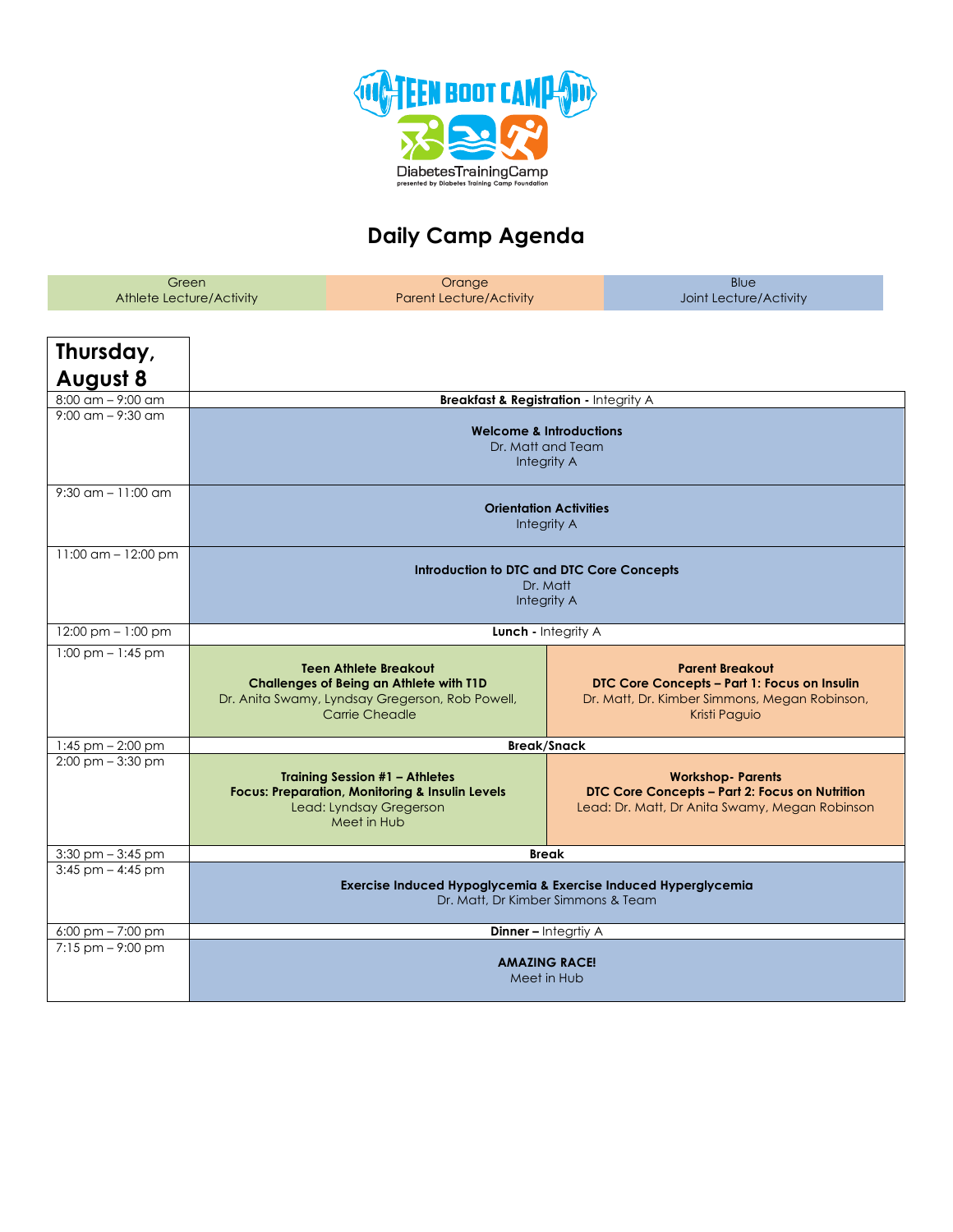

## **Daily Camp Agenda**

| Green<br><b>Athlete Lecture/Activity</b>   |                                                                                          | Orange<br><b>Parent Lecture/Activity</b>                                                                                         | Blue<br>Joint Lecture/Activity                                                                                                                   |  |  |
|--------------------------------------------|------------------------------------------------------------------------------------------|----------------------------------------------------------------------------------------------------------------------------------|--------------------------------------------------------------------------------------------------------------------------------------------------|--|--|
| Friday,<br><b>August 9</b>                 |                                                                                          |                                                                                                                                  |                                                                                                                                                  |  |  |
| $7:00$ am $-8:00$ am                       |                                                                                          | <b>Breakfast - Forklift &amp; Palate Restaurant</b>                                                                              |                                                                                                                                                  |  |  |
| $8:15$ am $-$ 9:30 am                      | Lecture- It's Not Easy Having T1D!<br>Dr Anita Swamy & Dr. Kimber Simmons<br>Integrity A |                                                                                                                                  |                                                                                                                                                  |  |  |
| 9:30 am $-$ 9:45 am                        |                                                                                          | <b>Break/Snack</b>                                                                                                               |                                                                                                                                                  |  |  |
| $9:45$ am $-10:30$ am                      |                                                                                          | <b>Small Group Session - Athletes</b><br>Feed the Athlete - Self Talk for Sports<br>Carrie Jackson Cheadle<br>Integrity A        | <b>Small Group Session - Parents</b><br><b>Transitions &amp; The Adult World</b><br>Lead: Dr Anita Swamy, Dr Matt & Kristi Paguio<br>Integrity B |  |  |
| $10:30$ am $- 10:45$ am                    | <b>Break/Snack</b>                                                                       |                                                                                                                                  |                                                                                                                                                  |  |  |
| 10:45 $am - 12:00$ pm                      |                                                                                          | <b>Training Session #2 - Athletes</b><br><b>Focus: Aerobic Work: Moderate to High Intensity</b><br>Lead: Dr. Matt<br>Meet in Hub | <b>Lecture-Parents</b><br><b>Building the Home Team</b><br>Carrie Jackson Cheadle<br>Integrity A                                                 |  |  |
| 12:00 pm - 12:30 pm                        |                                                                                          | <b>Break</b>                                                                                                                     |                                                                                                                                                  |  |  |
| 12:30 pm - 1:30 pm<br>$1:30$ pm $-2:30$ pm | <b>Lunch</b> - Integrity A<br>Lecture<br>Integrity A                                     |                                                                                                                                  |                                                                                                                                                  |  |  |
| $2:30$ pm $- 2:45$ pm                      | <b>Break</b>                                                                             |                                                                                                                                  |                                                                                                                                                  |  |  |
| $2:45$ pm $-3:45$ pm                       |                                                                                          | <b>Small Group Session - Athletes</b><br><b>Rap Session: Life with T1D</b><br>Dr Anita Swamy & Dr Kimber Simmons                 | <b>Small Group Session - Parents</b><br><b>Control the Controllables</b><br>Carrie Jackson Cheadle                                               |  |  |
| $3:45$ pm $-5:15$ pm                       |                                                                                          | <b>Training Session #3 - Athletes</b><br><b>Focus: Interval &amp; High Intensity</b><br>Lead: Rob Powell                         | <b>Training Session #1 - Parents</b><br><b>Group Fitness Session/Yoga</b><br><b>Spooky Nook Sports</b>                                           |  |  |
| $5:15$ pm $-6:00$ pm                       | <b>Break</b>                                                                             |                                                                                                                                  |                                                                                                                                                  |  |  |
| $6:00 \text{ pm} - 7:00 \text{ pm}$        | <b>Dinner</b> - Integrity A                                                              |                                                                                                                                  |                                                                                                                                                  |  |  |
| $7:30$ pm $-9:00$ pm                       | DTC KICKBALL with Commissioner Lyndsay                                                   |                                                                                                                                  |                                                                                                                                                  |  |  |